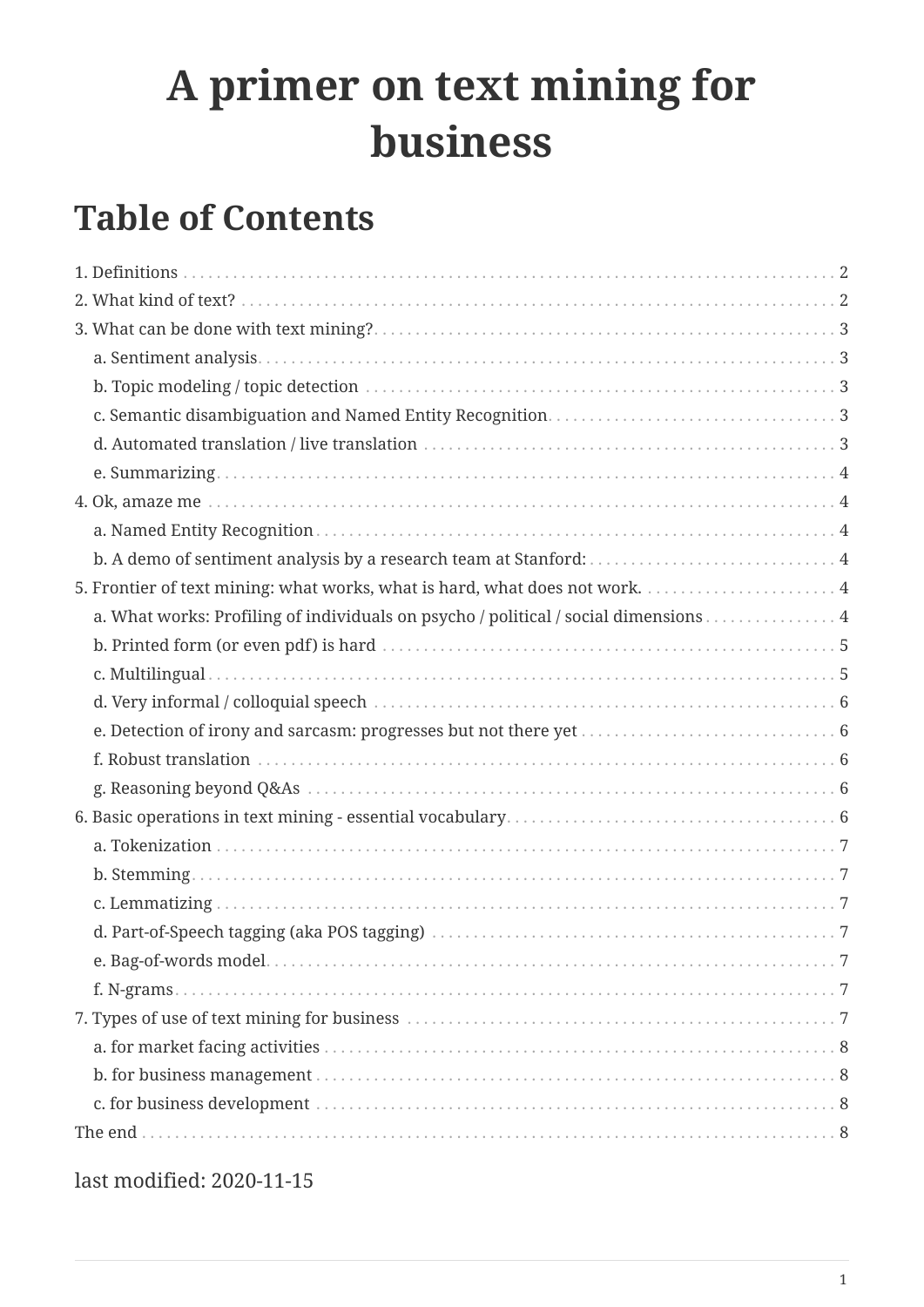

# <span id="page-1-0"></span>**1. Definitions**

"Text mining" refers to using computational methods to find interesting information in texts.

Quasi synonyms:

• natural language processing (abbreviated in NLP)

 $\rightarrow$  "Natural language" insists on the fact that we deal with "everyday language" (possibly with slang, grammar and spelling errors, etc.)

• computational linguistics (name of a scientific discipline)

 $\rightarrow$  this expression shows that of course, text mining is practised by computer scientists but linguists as well. Some approaches to text mining put a heavy emphasis on grammatical notions (structure of sentences etc.), while other methods ignore grammar and syntax completly and still get good results.

A "corpus" is a collection of documents. The plural form exists: corpora. So data scientists doing text mining refer to their "dataset" or "corpus".

# <span id="page-1-1"></span>**2. What kind of text?**

- Books
- Tweets
- Product reviews on Amazon
- LinkedIn profiles
- The whole Wikipedia
- Free text answers in the results of a survey
- Tenders, contracts, laws, …
- Print and online media
- Archival material

The list above is to convey that "text" is virtually everywhere, and as obvious as it seems we should not forget about this diversity of sources.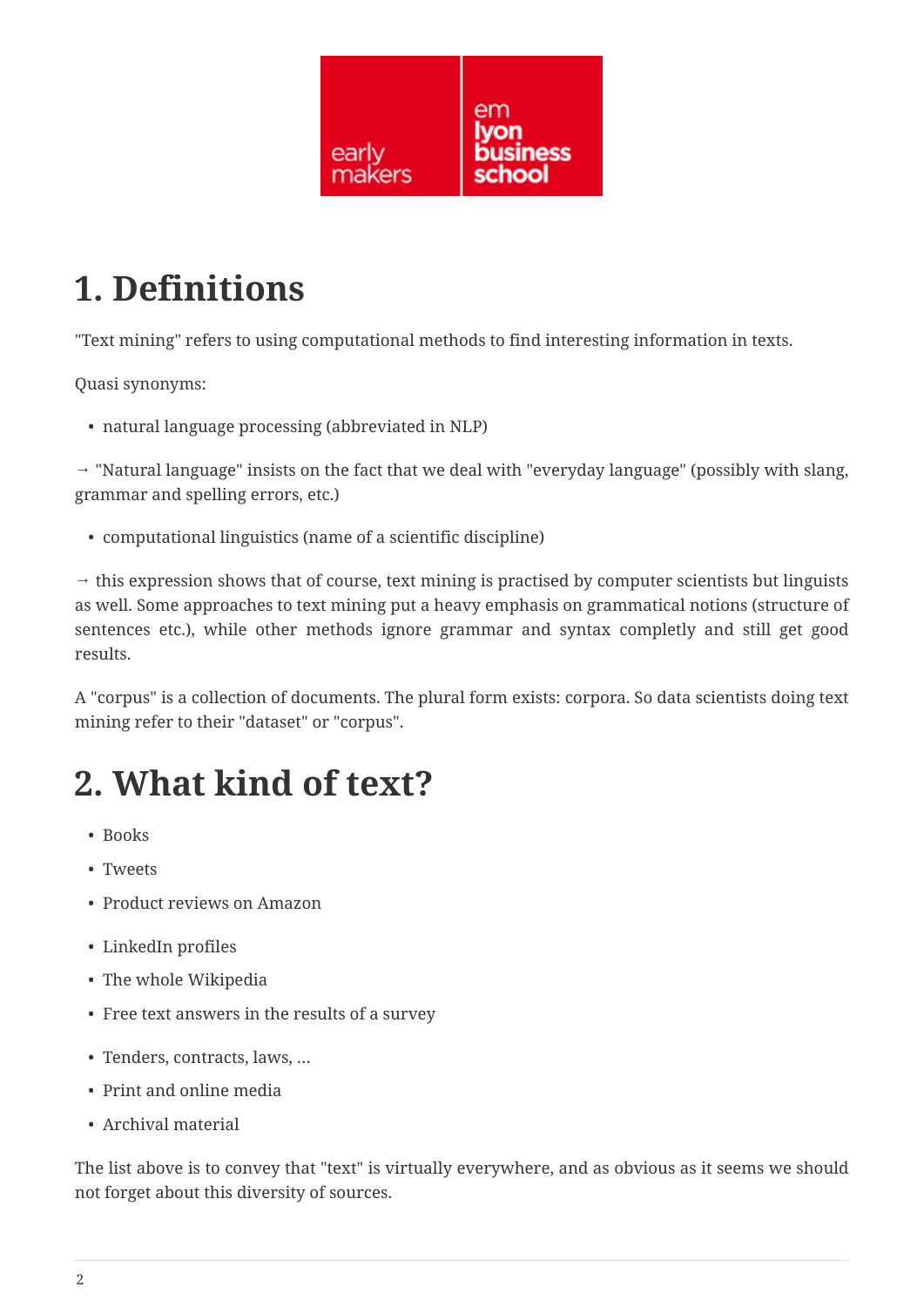# <span id="page-2-0"></span>**3. What can be done with text mining?**

#### <span id="page-2-1"></span>**a. Sentiment analysis**

Sentiment analysis, also called opinion mining or sentiment detection.

Is this piece of text of a positive or negative tone? This type of text mining is useful to filter a large number of documents and retain only those that need action (eg, addressing negative comments).

Companies are typically interested in sentiment analysis in conjuction with topic modeling: they need to identify which **topic** elates negative sentiments.

For a review of methods for sentiment analysis, see [this review article.](https://arxiv.org/abs/1512.01818)

### <span id="page-2-2"></span>**b. Topic modeling / topic detection**

This type of tool aims at discovering the main topic or the multiple topics of a corpus. This is an essential function for:

- exploratory analysis: what is this corpus about?
- categorization: is this document about this or that?
- detection / monitoring: send an alert when a document matching this topic is published
- etc.

(want to know more about topic modelling? Again, the digital humanities are a good starting point. Check [there,](http://www.scottbot.net/HIAL/index.html@p=221.html) [there](http://www.matthewjockers.net/2013/04/12/secret-recipe-for-topic-modeling-themes/) or [there](https://tedunderwood.com/2012/04/07/topic-modeling-made-just-simple-enough/).)

### <span id="page-2-3"></span>**c. Semantic disambiguation and Named Entity Recognition**

How can a software "understand" the difference between "Paris Hilton" and "Hilton Hotel, in Paris"?

Named Entity Recognition (NER) consists in matching an expression with the proper definition, given the context of use. Clever techniques and data sources (like [DBPedia](http://wiki.dbpedia.org/)) are used to achieve good results.

Semantic disambiguation or "Word sense disambiguation" consists in finding the meaning of an expression when multiple meanings are possible.

### <span id="page-2-4"></span>**d. Automated translation / live translation**

See Google translate but also the [Skype Translator.](https://www.skype.com/en/features/skype-translator/)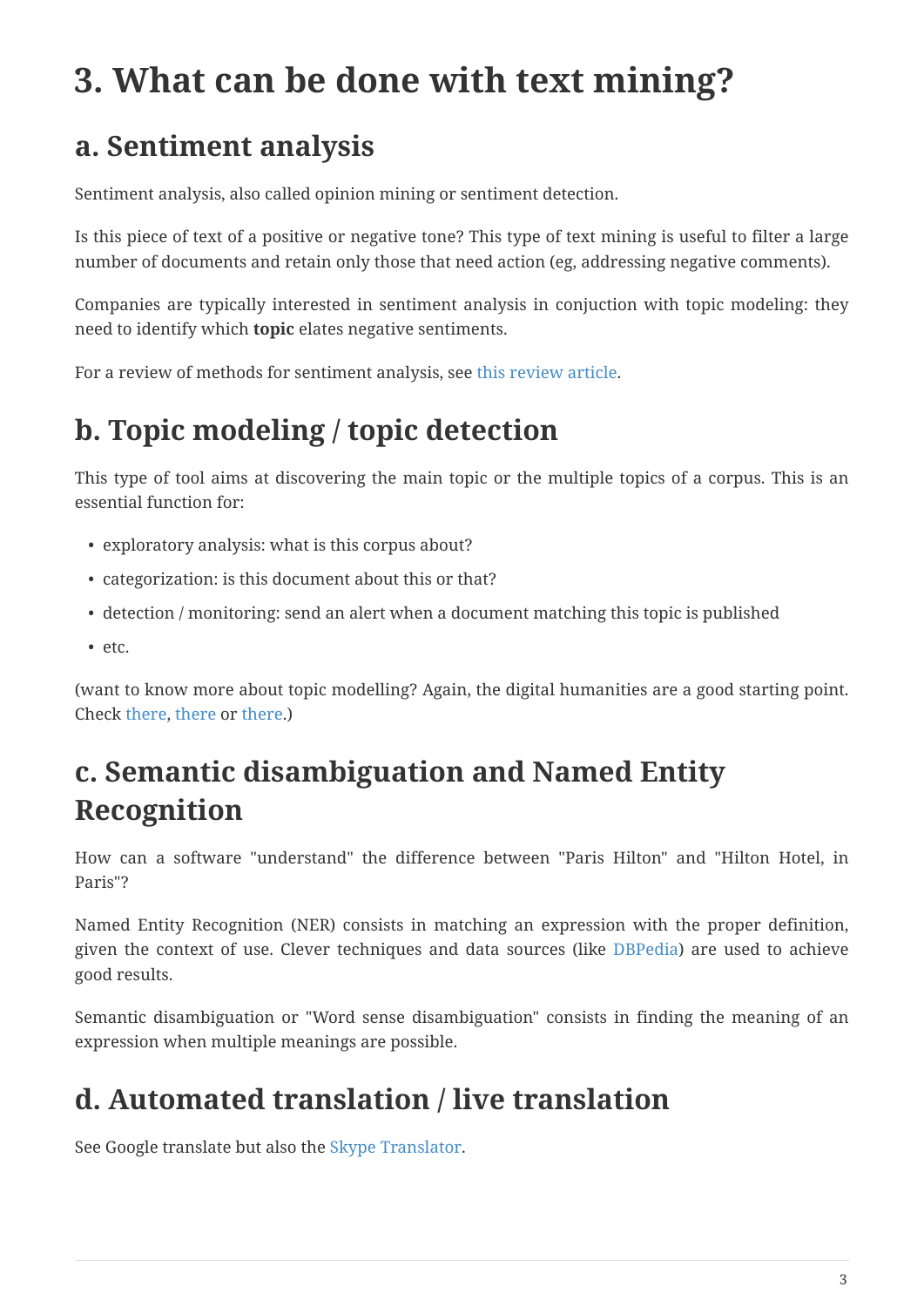#### <span id="page-3-0"></span>**e. Summarizing**

Shortening a text while keeping its core message intact. See [this reference](https://arxiv.org/abs/1707.02268) for a short, technical review.

# <span id="page-3-1"></span>**4. Ok, amaze me**

#### <span id="page-3-2"></span>**a. Named Entity Recognition**

A demo for Named Entity Recognition (the demo is for a service delivered as an API):

<https://dandelion.eu/semantic-text/entity-extraction-demo/>

On the website above, try first:

Paris Hilton was visiting Paris. She was interested in books by Jack London, who has written a book about hobboes in London.

Then:

London is bigger than Paris

### <span id="page-3-3"></span>**b. A demo of sentiment analysis by a research team at Stanford:**

Visit this page and try writing a sentence with a negative or positive emotion / sentiment:

<http://nlp.stanford.edu:8080/sentiment/rntnDemo.html>

# <span id="page-3-4"></span>**5. Frontier of text mining: what works, what is hard, what does not work.**

### <span id="page-3-5"></span>**a. What works: Profiling of individuals on psycho / political / social dimensions**

The current state of text mining makes it **easy** to profile individuals, based on the texts they write on social networks.

Without text mining, we have access to "external", "cold" states of the individual:

• behavior (eg, clicks on websites, purchases, subscriptions)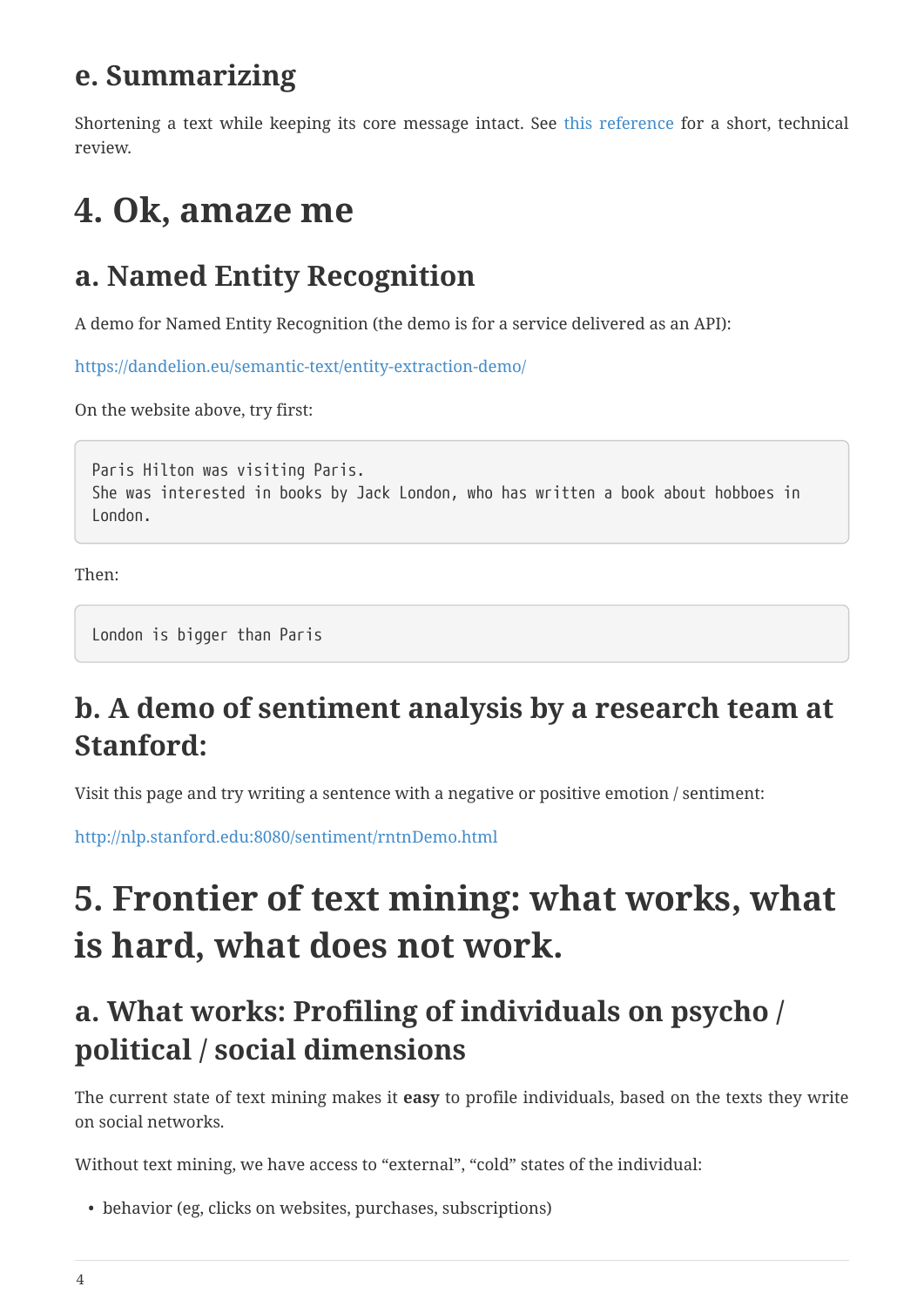- sociodemo attributes (address, gender)
- social networks (but relatively cold ones)

With text mining, there is access to "internal", "hot" cognitive states of individuals:

- opinions
- intentions
- preferences
- degree of consensus
- social networks (who mentions whom: how, in which context)
- implicit and very private attributes of the author (eg, sexual orientation)

See these following studies:

["Predicting the Political Alignment of Twitter Users" by Conover et al. \(2011\).](http://cnets.indiana.edu/wp-content/uploads/conover_prediction_socialcom_pdfexpress_ok_version.pdf)

["Political Tendency Identification in Twitter using Sentiment Analysis Techniques" by Pla and](http://anthology.aclweb.org/C/C14/C14-1019.pdf) [Hurtado \(2014\).](http://anthology.aclweb.org/C/C14/C14-1019.pdf)

["Private traits and attributes are predictable from digital records of human behavior" by Kosinski](http://www.pnas.org/content/110/15/5802.abstract) [et al. \(2013\).](http://www.pnas.org/content/110/15/5802.abstract)

See this article in the New York Times examining the role of [Cambridge Analytica](https://cambridgeanalytica.org/) in profiling voters at the service of Donal Trump's campaign in 2016:

<https://www.nytimes.com/2017/03/06/us/politics/cambridge-analytica.html>

These text mining techniques get even more precise when mixed with network analysis and machine learning.

#### <span id="page-4-0"></span>**b. Printed form (or even pdf) is hard**

Printed text is typically harder and slower to analyze, because it needs to be scanned first (the technical term is [OCR](https://en.wikipedia.org/wiki/Optical_character_recognition)). The process of OCR introduces errors.

Check [this paper in the Digital Humanities Quarterly](http://www.digitalhumanities.org/dhq/vol/8/1/000168/000168.html) for a deeper look into this issue, in the context of historical research.

And even when the text is in a digital form, it can be hard to use: extracting text from a pdf is not trivial at all, and this is part of [the toolchain of data science.](https://dss.iq.harvard.edu/blog/extracting-content-pdf-files)

#### <span id="page-4-1"></span>**c. Multilingual**

Many operations in text mining will break when the language changes.

For example, the German language capitalizes nouns. It can be confusing to an algorithm trained on a corpus in English where only names are capitalized: simple nouns could be tagged as first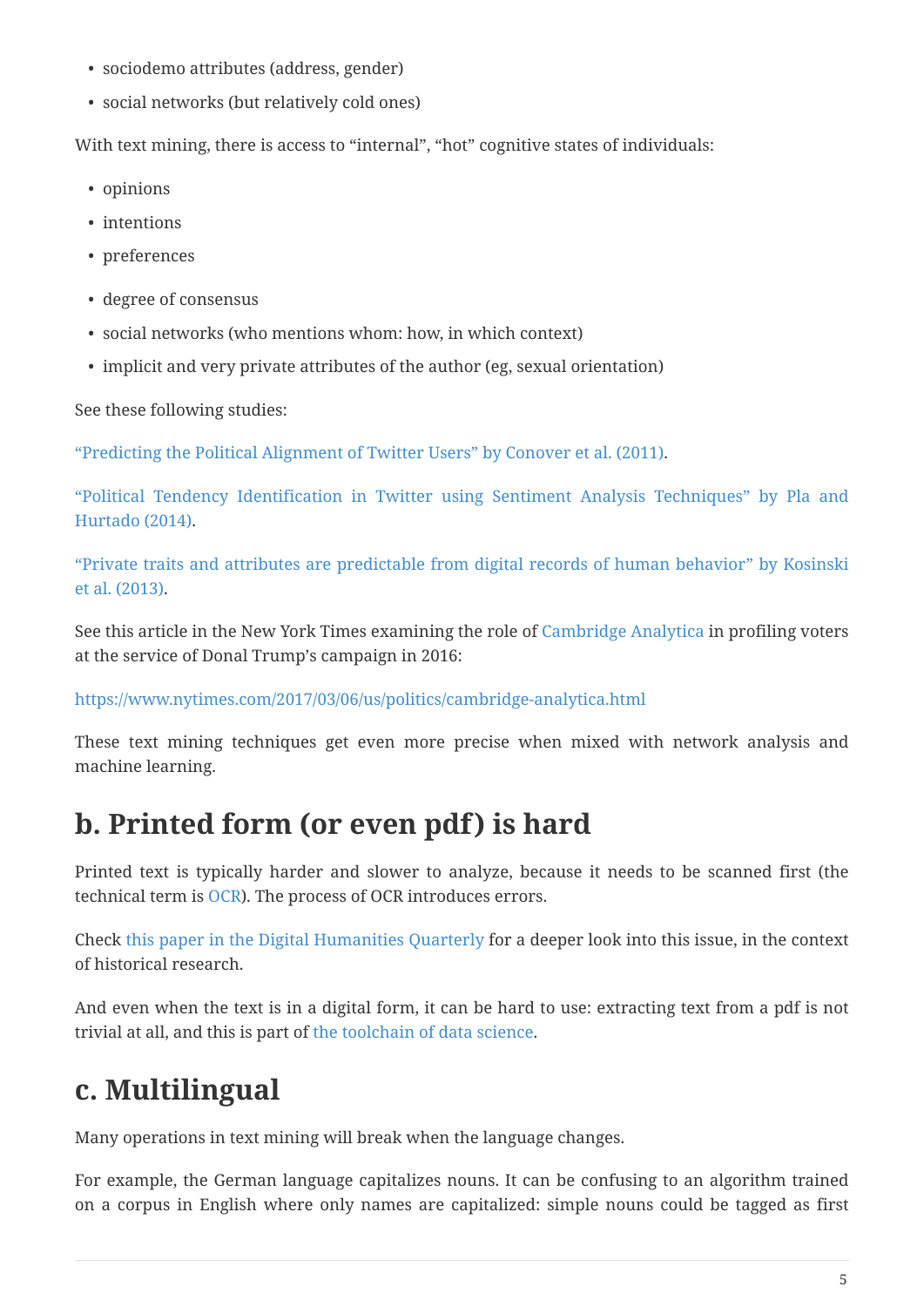names or family names.

This is just one of many examples. Text mining applications often break, are less efficient and / or are more costly when they handle multiple languages.

### <span id="page-5-0"></span>**d. Very informal / colloquial speech**

Text mining applications will have a relatively easy time on text published by Reuters news, because it is written in a formal style.

It will have a harder time on a Facebook message written by a teenager, peppered with slang, emojis and spelling shortcuts.

### <span id="page-5-1"></span>**e. Detection of irony and sarcasm: progresses but not there yet**

This project tries to crack the challenge of detecting irony in short texts: <https://deepmoji.mit.edu/>

Not working perfectly. Irony is hard because it needs contextual knowledge to guess that the real meaning is different from the literal meaning.

#### <span id="page-5-2"></span>**f. Robust translation**

Translation remains very imperfect. Again, because the meaning of a sentence or paragraph is crafted from the terms used but also from with the contribution of subtle cues (punctuation, phrasing) which are ignored by current algorithms.

### <span id="page-5-3"></span>**g. Reasoning beyond Q&As**

IBM Watson is a software which beat human players at the TV Game "Geopardy" (and that was in *2011*)

[\[\]](https://www.youtube.com/watch?v=WFR3lOm_xhE) | *https://img.youtube.com/vi/WFR3lOm\_xhE/maxresdefault.jpg*

Yet, mining text to produce new "reasoning" in general situations by machines has not made much progresses yet.

This topic (reasoning beyond special tasks) is discussed further in the presentation on artificical intelligence.

# <span id="page-5-4"></span>**6. Basic operations in text mining - essential vocabulary**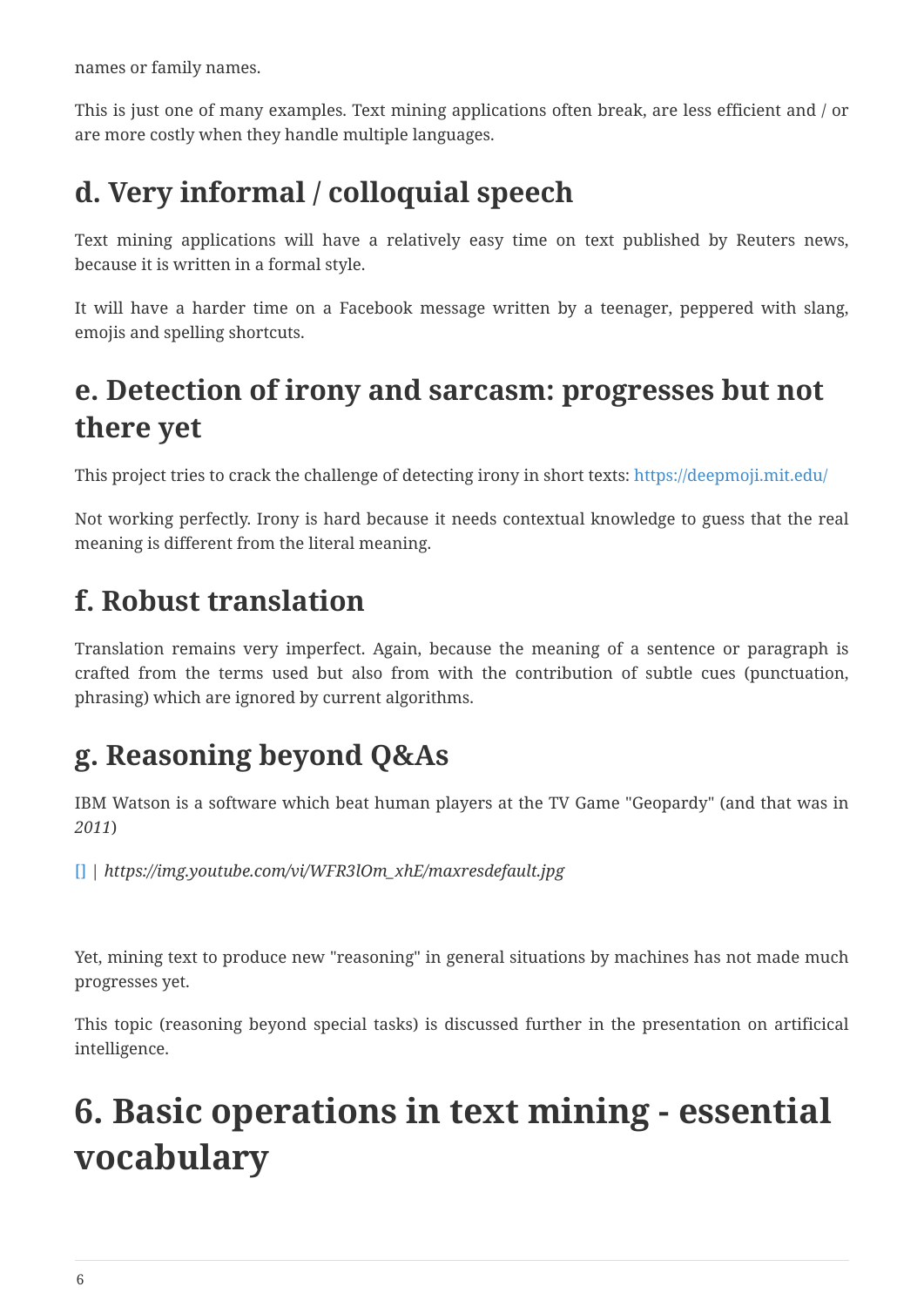#### <span id="page-6-0"></span>**a. Tokenization**

Tokenization is finding terms in a sentence. For example, "I am Dutch" is tokenized into "I", "am", "Dutch".

Trivial? Not so much. Try tokenizing a sentence in Mandarin!

# <span id="page-6-1"></span>**b. Stemming**

With stemming, "liked" and "like" will be reduced to their stem "lik" to facilitate further operations

### <span id="page-6-2"></span>**c. Lemmatizing**

With lemmatizing, "liked", "like" and "likes" will be grouped to count them as one basic semantic unit

### <span id="page-6-3"></span>**d. Part-of-Speech tagging (aka POS tagging)**

POS detects the grammatical function of the terms used in a sentence, to facilitate translation or other tasks.

See for example [the online demo by the Stanford team](http://nlp.stanford.edu:8080/sentiment/rntnDemo.html) shown above: POS tagging is used to decompose the sentence.

#### <span id="page-6-4"></span>**e. Bag-of-words model**

"Starting the text analysis with a bag-of-words model" means just listing and counting all different words in the text, as a first approach.

# <span id="page-6-5"></span>**f. N-grams**

The text "I am Dutch" is made of 3 words: I, am, Dutch.

But it can also be interesting to look at bigrams in the text: "I am", "am Dutch". Or trigrams: "I am Dutch".

N-Grams is the general approach of considering groups of n terms in a document.

This can reveal interesting things about frequent expressions used in the text.

A good example of how useful n-grams can be: visit the Ngram Viewer by Google: <https://books.google.com/ngrams>

# <span id="page-6-6"></span>**7. Types of use of text mining for business**

Three types of use: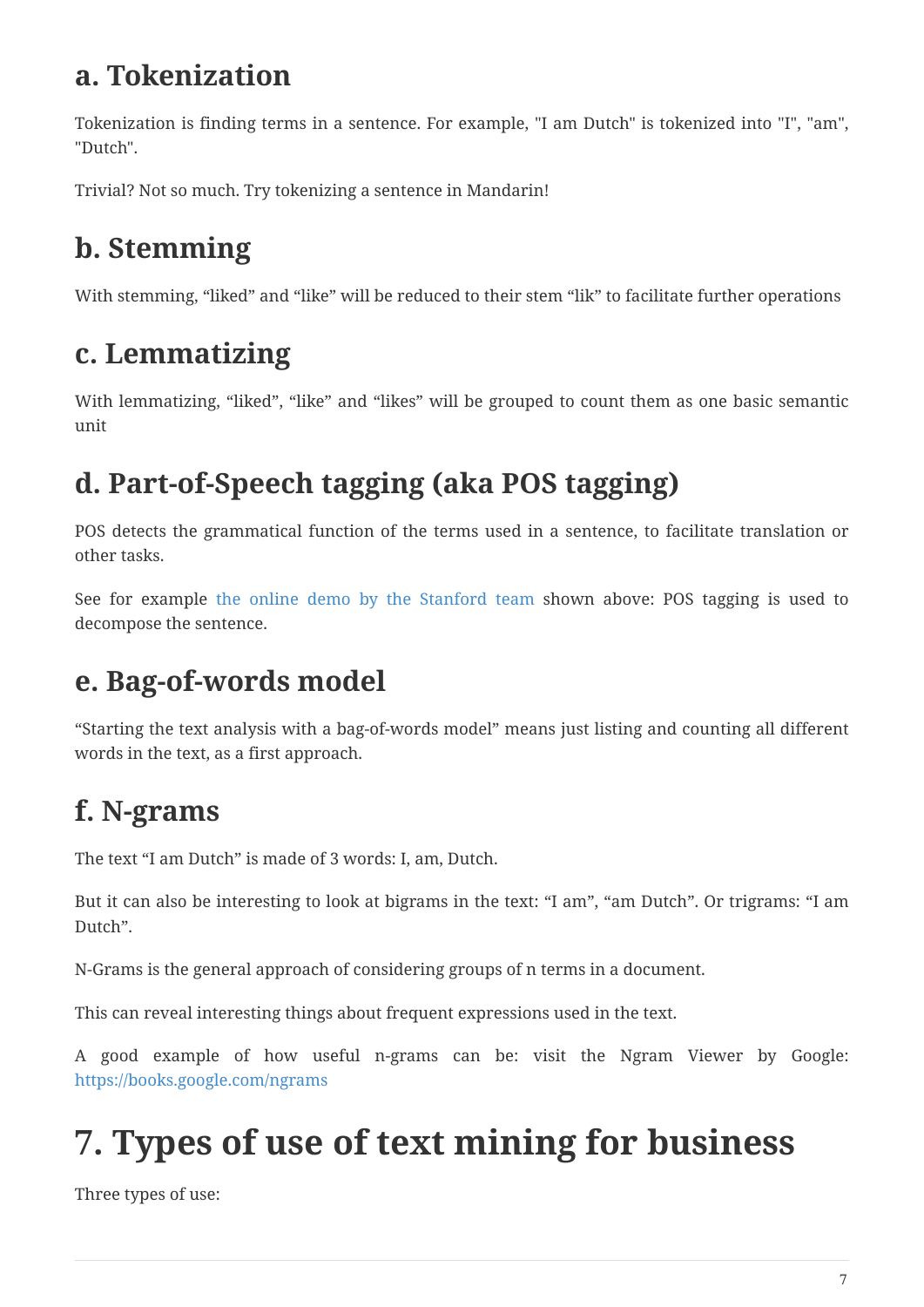- for market facing activities
- for business management
- for business development

#### <span id="page-7-0"></span>**a. for market facing activities**

- Refined scoring: propensity scores (including churn), scoring of prospects
- Refined individualization of campaigns: personalized ads, email campaigns, coupons, etc.
- Better community management: getting a clear and precise picture of how customers and prospects perceive, talk about, and engage with your brand / product / industry

#### <span id="page-7-1"></span>**b. for business management**

• Organizational mapping: getting a view of the organization through text flows.

Example: getting a view on the activity of a business school through a map of its scientific publications.

- HRM: finding talents in niche industries, based on the mining of profiles
- Marketing research: refined segmentation + targeting + positioning, measuring customer satisfaction, perceptual mapping.

#### <span id="page-7-2"></span>**c. for business development**

- Developing adjunct services:
	- product recommendation systems (eg, Amazon's)
	- detection and matching of needs (eg, detection of complaints / mood changes)
	- product enhancements (eg, content enrichment through localization/personalization)
- Developing new products entirely, based on
	- different search engines
	- innovative alert systems / automated systems based on smart monitoring of textual input
	- knowledge databases
	- new forms of content curation / high value info creation + delivery

# <span id="page-7-3"></span>**The end**

Find references for this lesson, and other lessons, [here](https://seinecle.github.io/mk99/).